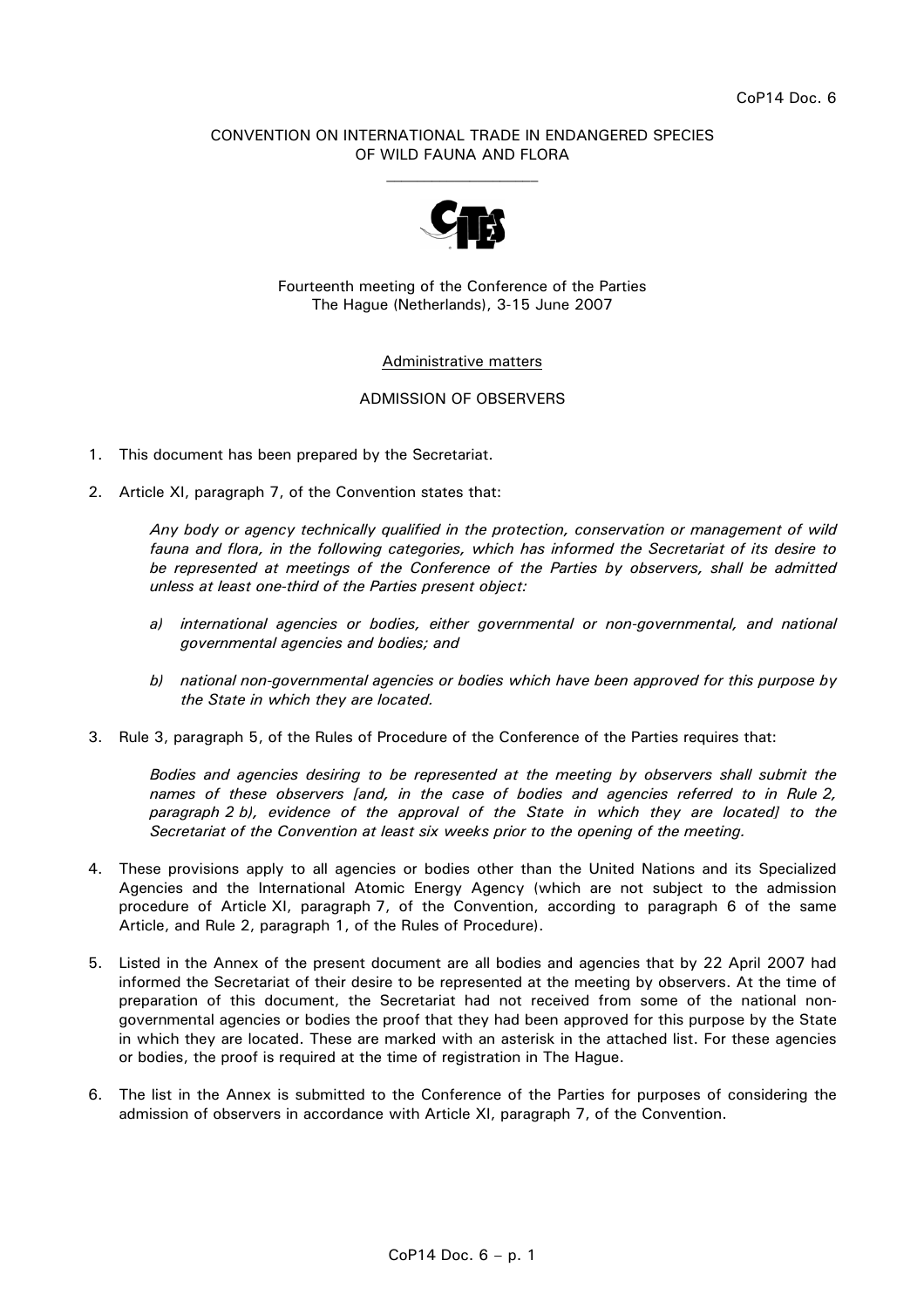Intergovernmental organizations/Organizaciones intergubernamentales/Organisations intergouvernementales

Caribbean Regional Fisheries Mechanism Commission for the Conservation of Antarctic Marine Living Resources Convention on Wetlands Council of the European Union European Community Global Tiger Forum International Council for Game and Wildlife Conservation International Tropical Timber Organization International Whaling Commission ICPO Interpol IUCN - The World Conservation Union Lusaka Agreement Task Force **OLDEPESCA** Organización del Tratado de Cooperación Amazónico South Asia Co-operative Environment Programme – South Asia Seas Southeast Asian Fisheries Development Center United Nations Environment Programme World Customs Organization

Non governmental organizations/Organizaciones no gubernamentales/Organisations non gouvernementales

Acropora Inc. African Wildlife Foundation Afrika Shumpei Kambe Fellowship Kenya **\*** All Assam Agar Traders & Agaroil Manufacturers' Association All Japan Seamen's Union Alliance of Marine Mammal Parks and Aquariums American College of Traditional Chinese Medicine American Herbal Products Association Animal Exhibitors Alliance **\*** Animal Welfare Institute Asian Conservation Alliance Task Force Asociación Interétnica de Desarrollo de la Selva Peruana Association of Midwestern Fish and Wildlife Agencies Association of Northeastern Fish and Wildlife Agencies Association of Southeastern Fish and Wildlife Agencies Association of Western Fish and Wildlife Agencies Association of Zoos and Aquariums **ASSOCORAL** Beneficiaries of the Sea Coalition BioNet International Birdlife International Birds International Inc. Born Free Foundation Born Free USA Bund Gegen Missbrauch Der Tiere e.V. (Bmt) Canadian Marine Environment Protection Society **\*** Care for the Wild International Center for Conservation Biology Central and Eastern European Working Group for the Enhancement of Biodiversity Charles Darwin Foundation China Arts and Crafts Association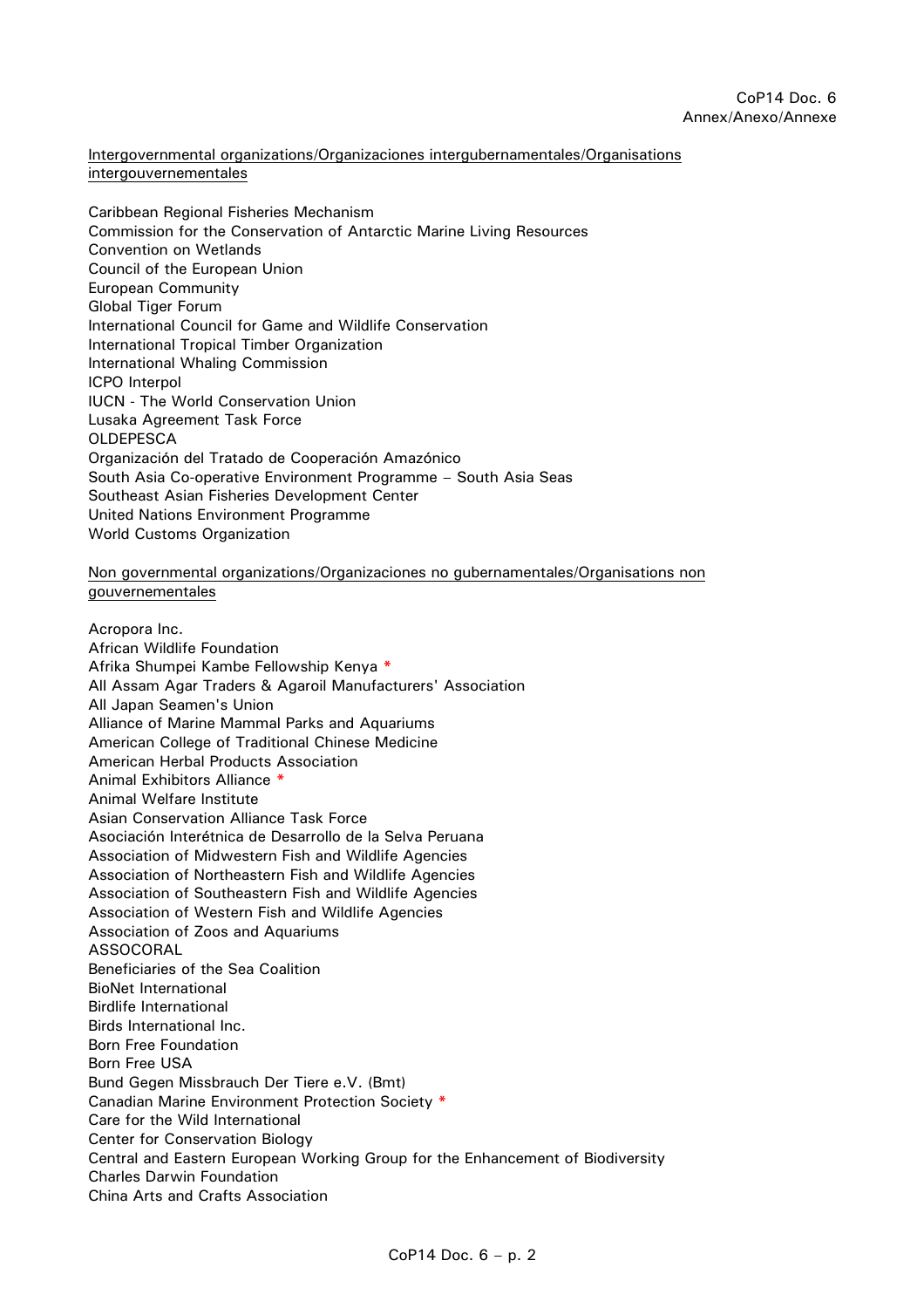China Wildlife Conservation Association CITES Monitoring Center of Poland **\*** Comité de la Industria de la Madera y Derivados COMURNAT Conservation Force Conservation International David Shepherd Wildlife Foundation Defenders of Wildlife Deutscher Jagdschutz-Verband Documentation Center for Species Protection Dutch Society for the Protection of Animals **Earthtrust** East African Wildlife Society **EcoValue** Environmental Investigation Agency Eurogroup against Birdcrime-Vogelschutzkomitee **\*** European Bureau for Conservation and Development European Pet Organization Fast Forward Foundation Fauna & Flora International Federation of Associations for Hunting and Conservation of the European Union Fondation Brigitte Bardot Fondation Franz Weber France Nature Environnement Friends of the Elephant Foundation Fundación Cethus **\*** Gesellschaft zum Schutz der Meeressäugetiere e.V. **\*** Global Forest Coalition **\*** Global Guardian Trust Greenpeace International Greenpeace Netherlands **\*** Humane Society International Humane Society International – Australia Humane Society of Canada Humane Society of the United States INDENA Spa International Air Transport Association International Alligator/Crocodile Trade Study International Animal Trade Organization International Caviar Importers Association International Coalition of Fisheries Associations International Elephant Foundation International Environmental Law Project International Foundation for the Conservation of Natural Resources International Fund for Animal Welfare International Fur Trade Federation International Pernambuco Conservation Initiative International Pernambuco Conservation Initiative Deutschland e.V. International Primate Protection League International Professional Hunters' Association International Wood Products Association IWMC World Conservation Trust Japan Bekko Association Japan Deep Sea Trawlers Association Japan Federation of Ivory Arts and Crafts Associations Japan Fisheries Association Japan Leather and Leather Goods Industries Association Japan Wildlife Conservation Society Land & Marine Products Association **\***